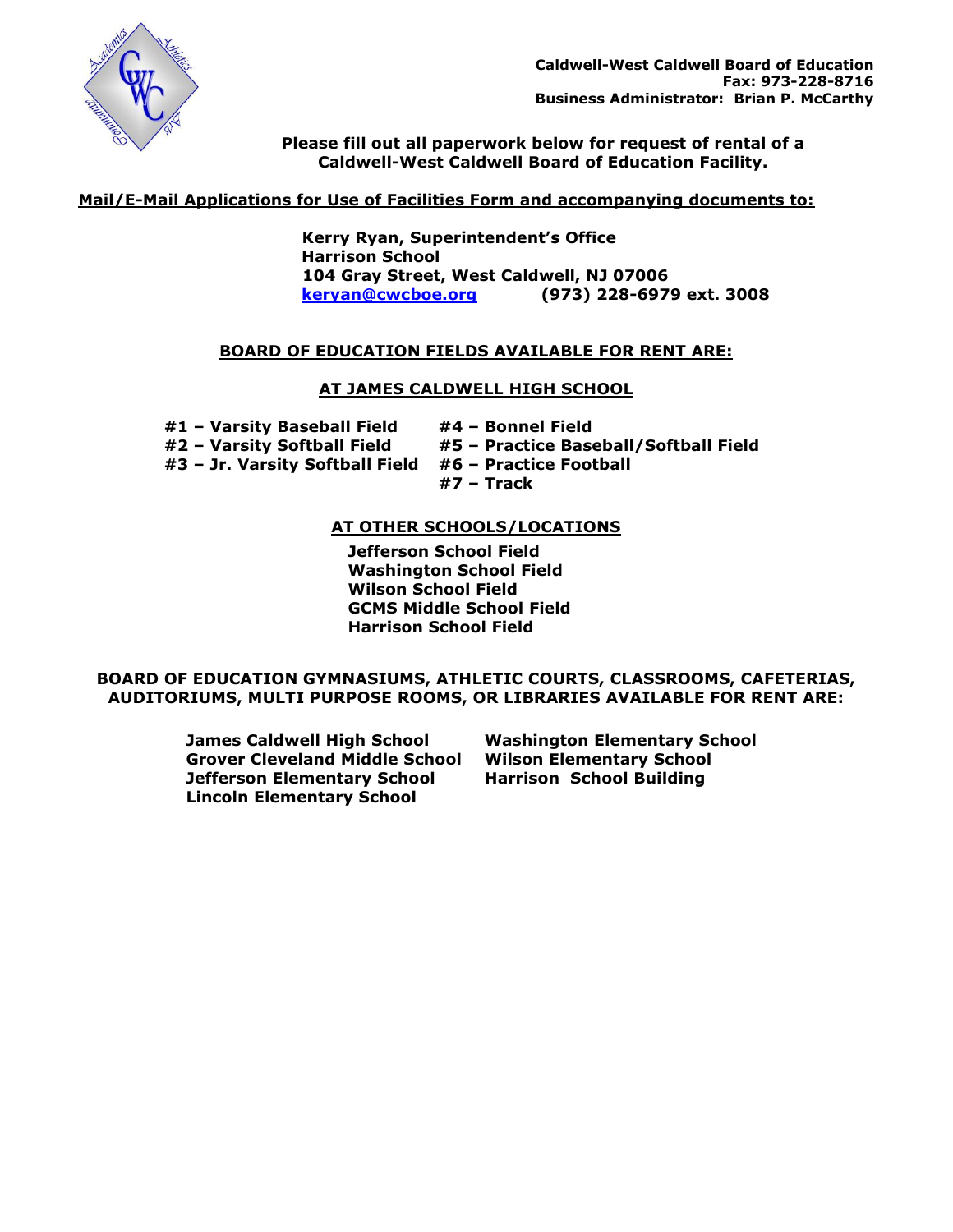

# **CHECKLIST FOR SUBMISSION OF PAPERWORK Submit all paperwork to:**

 **Kerry Ryan, Superintendent's Office Harrison School 104 Gray Street, West Caldwell, NJ 07006 keryan@cwcboe.org (973) 228-6979 ext. 3008**

# **PLEASE NOTE: A CERTIFICATE OF INSURANCE MUST BE SUBMITTED FOR ALL EVENTS WITH THE INFORMATION BELOW:**

# **Caldwell-West Caldwell Board of Education is the Certificate Holder**

**Description of Operations box:** has to name the Caldwell-West Caldwell Board of Education as additional insured for the event.

 **The following items must be attached and submitted as a complete application packet:** 

# **All checks payable to Caldwell-West Caldwell Board of Education.**

- (1) A completed and signed Application For Use of Facilities Form
- (2) A Certificate of Insurance
- (3) Rental Deposit of \$xxxx (checks payable to Caldwell-West Caldwell BOE)

# **APPLICANT'S SIGNATURE**

**APPLICANT'S NAME (print)** \_\_\_\_\_\_\_\_\_\_\_\_\_\_\_\_\_\_\_\_\_\_\_\_\_\_\_\_\_\_\_\_

**DATE** \_\_\_\_\_\_\_\_\_\_\_\_\_\_\_\_\_\_\_\_\_\_\_\_\_\_\_\_\_\_\_\_\_\_\_\_\_\_\_\_\_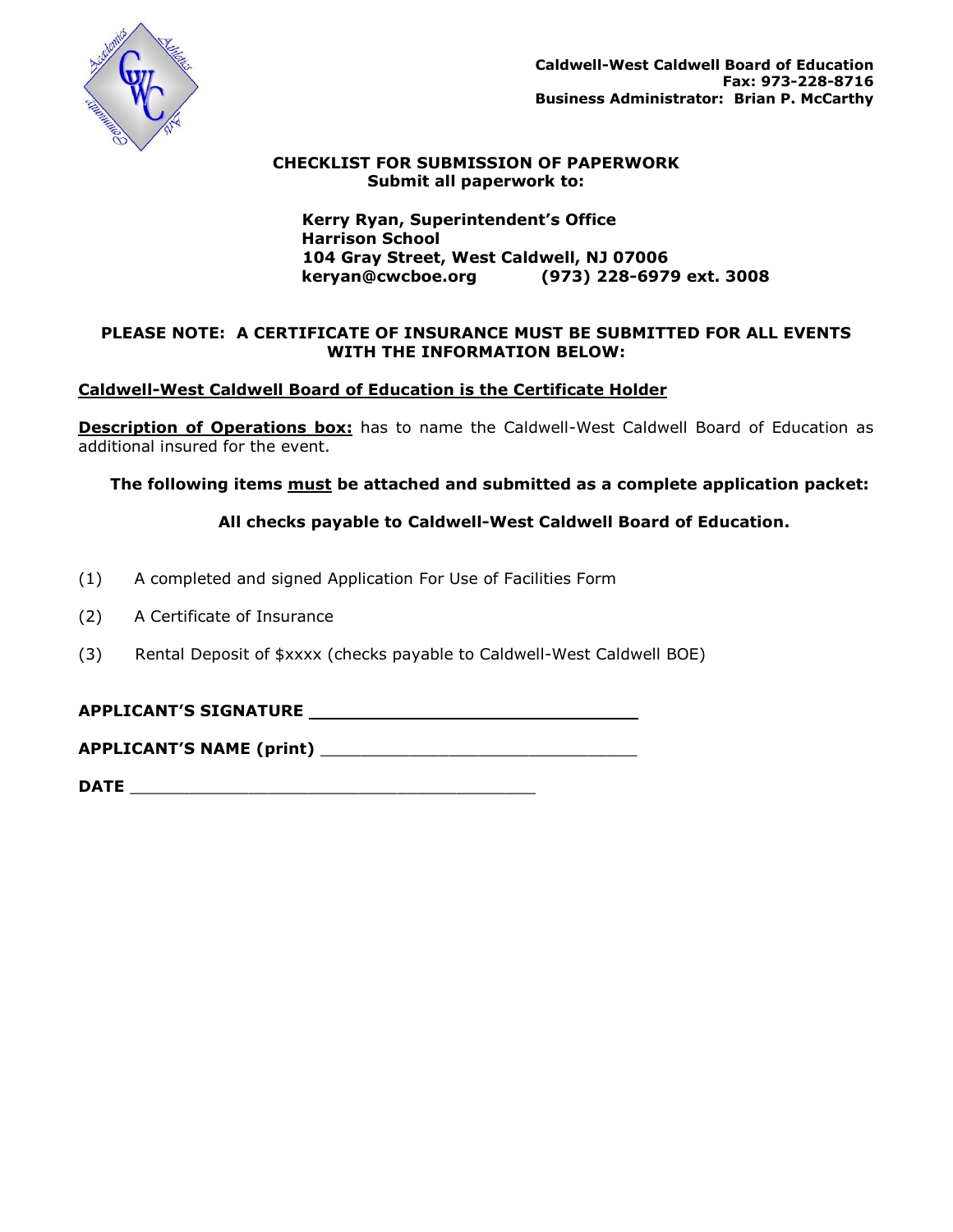

# **APPLICATION FOR USE OF SCHOOL FACILITIES**

| <b>School Requested:</b>                                          |       | <b>Application Date:</b>  |                 |                    |
|-------------------------------------------------------------------|-------|---------------------------|-----------------|--------------------|
| <b>Organization Name:</b>                                         |       | <b>Paid Admission:</b>    | YES $\Box$      | <b>No</b><br>$\pm$ |
| <b>Purpose of Rental:</b>                                         |       | # of Attendees:           |                 |                    |
| <b>Applicant Name:</b>                                            |       | <b>Position / Title:</b>  |                 |                    |
| <b>Applicant Address:</b>                                         |       | <b>Phone Number:</b>      |                 |                    |
| <b>E-Mail Address:</b>                                            |       | <b>Cell Phone Number:</b> |                 |                    |
|                                                                   |       |                           |                 |                    |
| <b>Room or Facility:</b>                                          | Date: | <b>Hours:</b>             | AM<br><b>PM</b> | ΑМ<br><b>PM</b>    |
|                                                                   |       |                           |                 |                    |
| <b>Room or Facility:</b>                                          | Date: | <b>Hours:</b>             | AM<br><b>PM</b> | AΜ<br><b>PM</b>    |
|                                                                   |       |                           |                 |                    |
| <b>Room or Facility:</b>                                          | Date: | <b>Hours:</b>             | AΜ<br><b>PM</b> | ΑМ<br>PM           |
| HSA usage: Please attach a list of planned HSA activities for the |       |                           |                 |                    |

**the school year.**

# **Please List Any Additional Services Needed: (tables, chairs, lighting, audio, etc.)**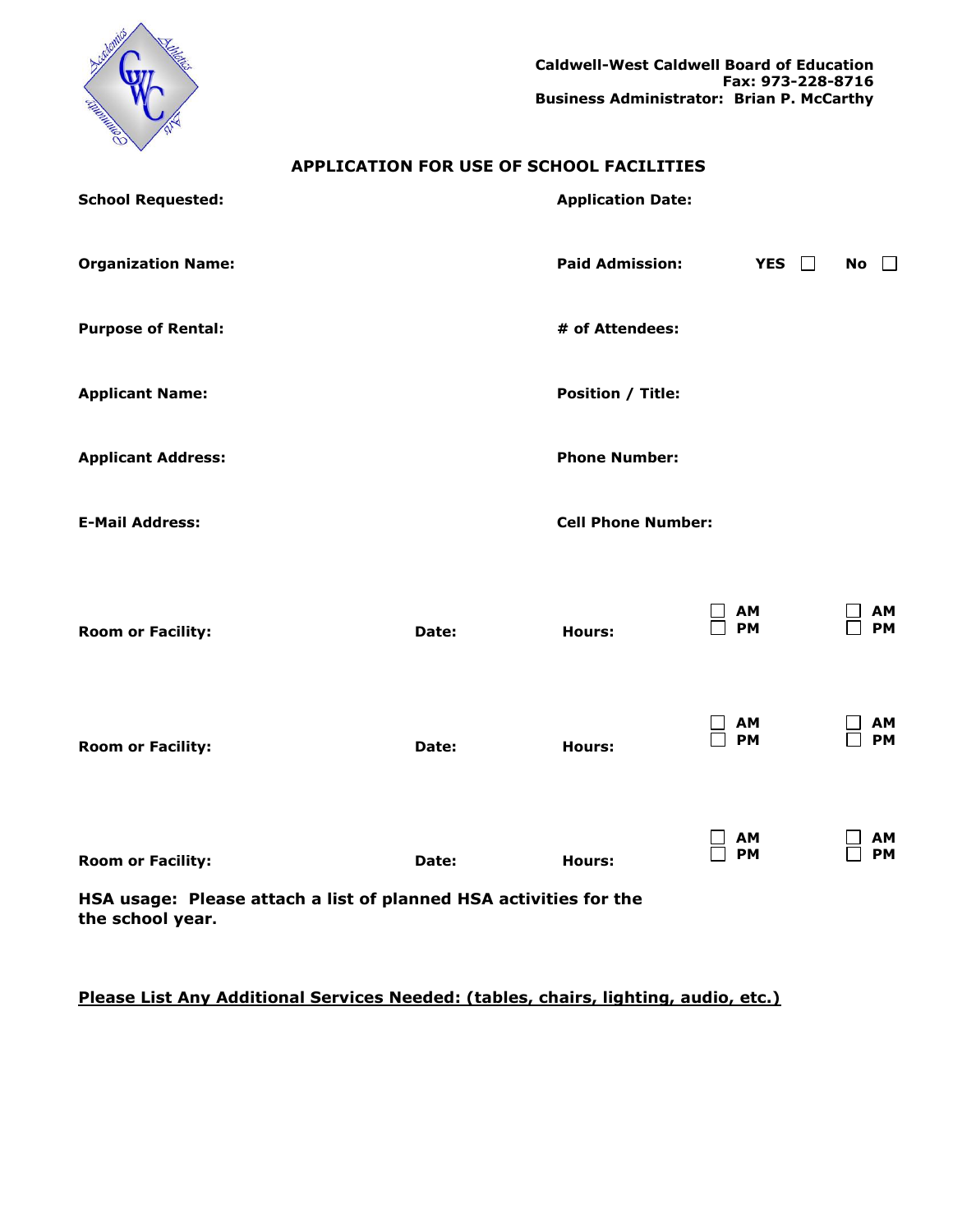

### *CERTIFICATE OF LIABILITY INSURANCE REQUIREMENTS*

A certificate of insurance must be provided naming **Caldwell-West Caldwell Board of Education as certificate holder** and **additional insured parties** and must indicate Limits of Liability of at least \$1,000,000.00 each occurrence, \$1,000,000.00 aggregate bodily injury liability, \$300,000.00 property damage and \$2,000,000.00 Umbrella Liability Coverage. (see online sample certificate) Third party contractors must provide same coverages. **The Board of Education reserves the right to require higher limits of liability coverage based on the type of event and risk involved.**

#### *HOLD HARMLESS AND INDEMNIFICATION AGREEMENT*

The \_\_\_\_\_\_\_\_\_\_\_\_\_\_\_\_\_\_\_\_\_\_\_\_\_\_\_\_\_\_\_\_\_\_\_\_\_\_\_\_\_\_\_\_\_\_\_\_\_\_\_\_\_\_\_\_ hereby agrees to indemnify and hold harmless the Caldwell-West Caldwell Board of Education, its officers, agents and employees from any and all liability, claims, costs and attorney's fees arising out of the use of Board property and further agrees to indemnify and hold harmless the Caldwell-West Caldwell Board of Education, its officers, agents and employees from any and all liability, claims, costs and attorney's fees if the event does not take place for any reason or if the requested permit is revoked by the Caldwell-West Caldwell Board of Education.

#### *MANAGEMENT OF CONCUSSIONS AND OTHER HEAD INJURIES COMPLIANCE*

The the contract of the contract of the contract of the contract of the contract of the contract of the contract of the contract of the contract of the contract of the contract of the contract of the contract of the contra compliance with the Caldwell-West Caldwell Board of Education Policy #2431.4 "Prevention and Treatment of Sports Related Concussions and Head Injuries".

#### *NOTE: To partnerships and unincorporated associations, and certain other non-corporate entities – execution of this agreement could lead to personal liability in the event of a claim. PLEASE CHECK WITH YOUR ATTORNEY FOR ADVICE PRIOR TO SIGNING THIS APPLICATION.*

*"In consideration of being allowed to participate on behalf of \_\_\_\_\_\_\_\_\_\_\_\_\_\_\_\_\_\_\_\_\_\_\_\_\_\_\_the undersigned acknowledges, appreciates and agrees that participation includes possible exposures to and illness from infectious diseases including but not limited to MRSA, influenza, and covid-19. While particular rules and personal discipline may reduce this risk, the risk of serious illness and death does exist. "*

#### *FOOD HANDLER INFORMATION*

Please list anticipated menu items:

**Please print the names and provide the certificates of completion for all organization members who have passed a mandated Board of Health Food Handler Course. (Please note that a certified person(s) must be in the snack stand at ALL TIMES. \_\_\_\_\_\_\_\_\_\_\_\_\_\_\_\_\_\_\_\_\_\_\_\_\_\_\_\_\_\_\_\_\_\_ \_\_\_\_\_\_\_\_\_\_\_\_\_\_\_\_\_\_\_\_\_\_\_\_\_\_\_\_\_\_\_\_ \_\_\_\_\_\_\_\_\_\_\_\_\_\_\_\_\_\_\_\_\_\_\_\_\_\_\_**

*The key for the snack stand can be obtained by contacting the Director of Athletics in advance during regular school hours.*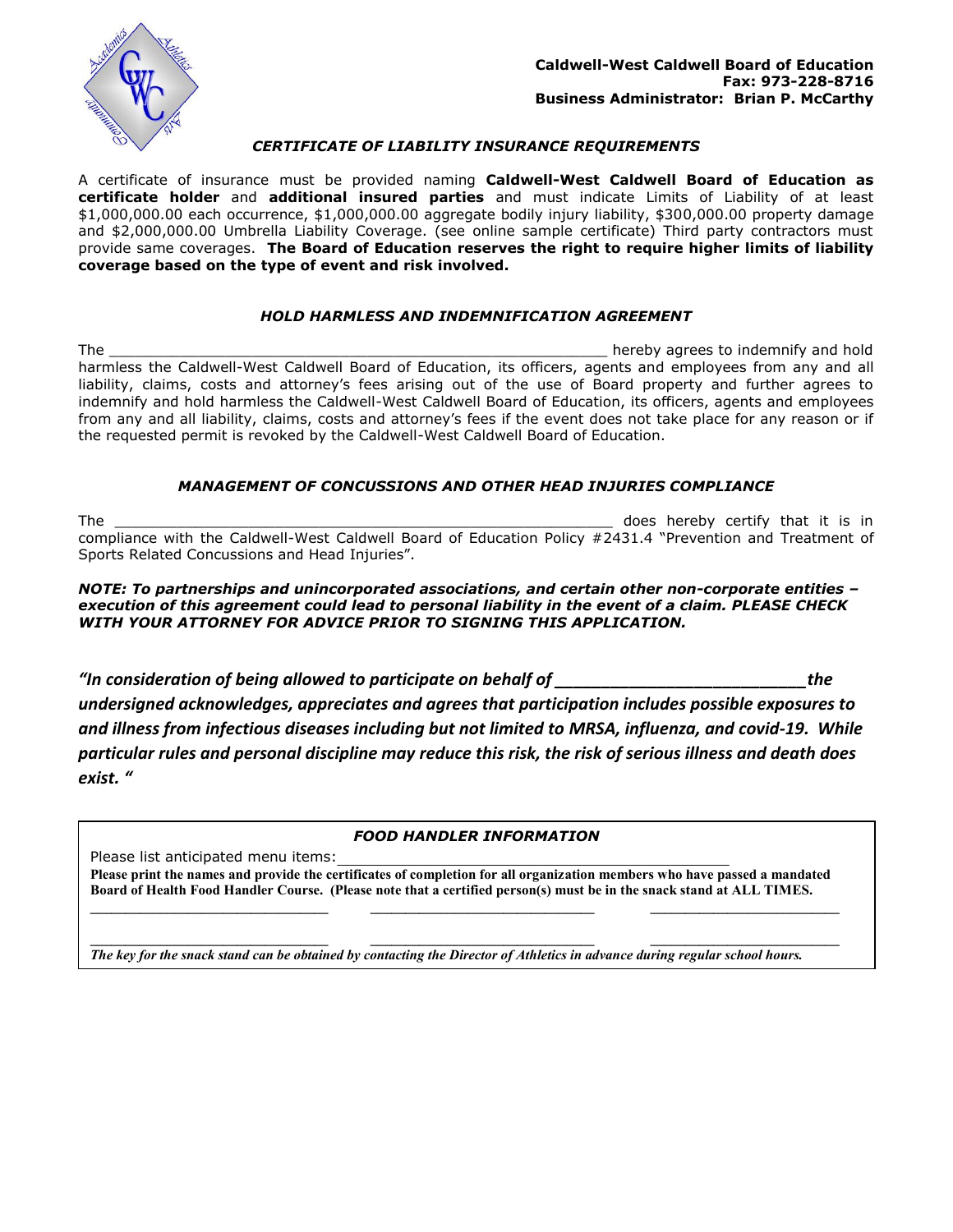

**By signing this Application for Use of School Facilities, applicant is acknowledging and agreeing on behalf of the Organization to all Rules, General Regulations, Terms and Conditions listed on the reverse side or separate page and to the above Liability Insurance Requirements, the Hold Harmless and Indemnification Agreement, the Caldwell-West Caldwell Board of Education Concussion Policy #2431.4, and further acknowledges and agrees that participation may include possible exposures to and illness from infectious diseases including but not limited to MRSA, influenza, and covid-19.** 

**Print Name:**

**Applicant Signature:**

**Date:**

| <i><b>ROUTE FOR APPROVAL:</b></i><br><b>Building Principal:</b> | Date: |
|-----------------------------------------------------------------|-------|
| Athletic Director:                                              | Date: |
| <b>Bldg &amp; Grounds:</b>                                      | Date: |
| <b>Business Administrator:</b>                                  | Date: |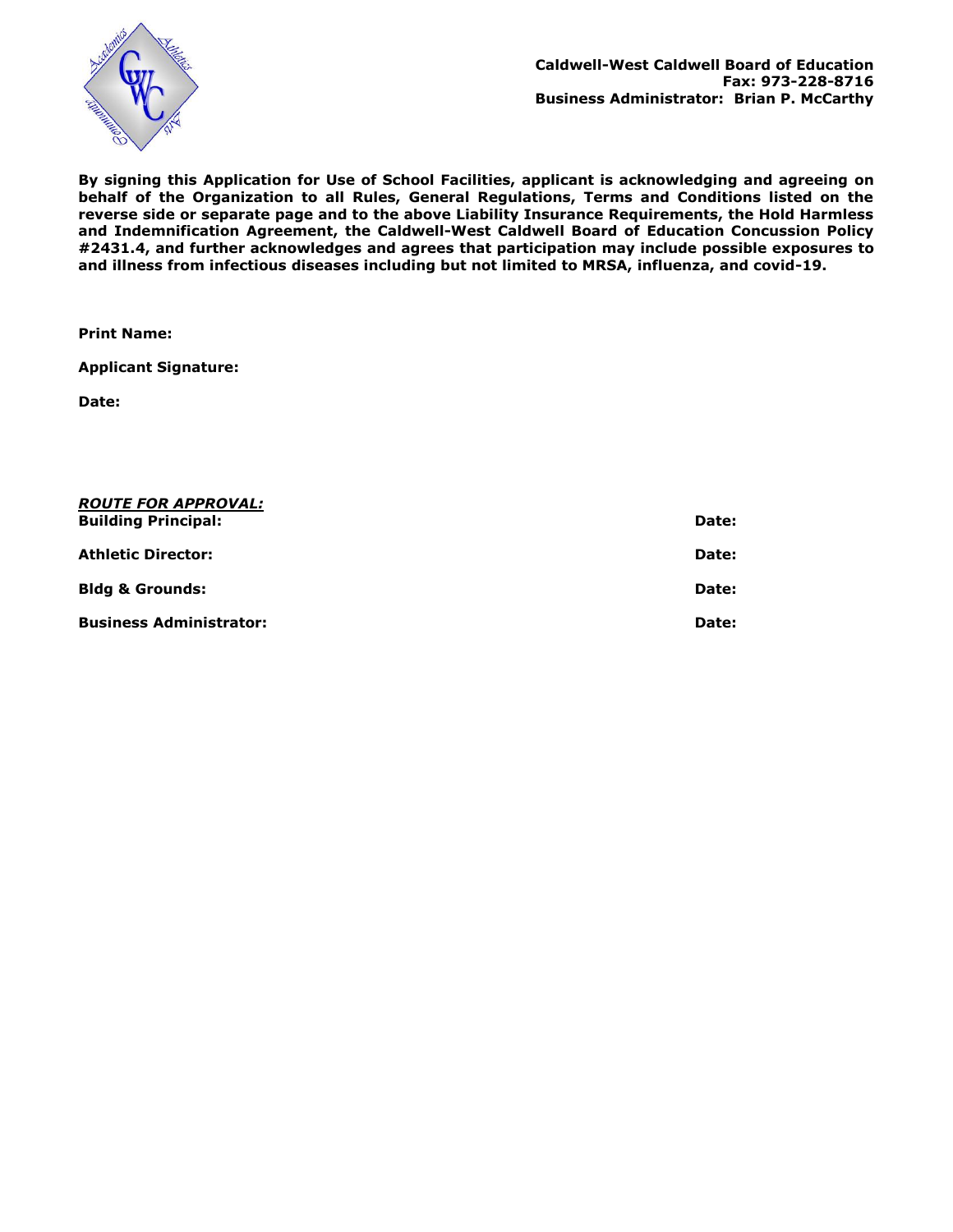

# *GYMS AND FIELDS - FEE SCHEDULE*

| <b>Facility</b>                      | Tier 1<br><b>Hourly Rate</b><br>School &<br><b>Recreation</b> | Tier 2<br><b>Hourly Rate</b><br><b>Township Group</b><br>100% Caldwell-West<br><b>Caldwell Residents</b><br><b>Non-Profit</b> | Tier 3<br><b>Hourly Rate</b><br><b>Community Group</b><br>51% or more Caldwell-<br><b>West Caldwell Residents</b><br><b>Non-Profit</b> | Tier 4<br><b>Hourly Rate</b><br><b>All other Groups</b><br><b>Profit or Non-</b><br><b>Profit</b> |
|--------------------------------------|---------------------------------------------------------------|-------------------------------------------------------------------------------------------------------------------------------|----------------------------------------------------------------------------------------------------------------------------------------|---------------------------------------------------------------------------------------------------|
| <b>JCHS</b>                          |                                                               |                                                                                                                               |                                                                                                                                        |                                                                                                   |
| Baseball / Softball Fields           | \$0                                                           | \$25 per hour                                                                                                                 | \$30 per hour                                                                                                                          | \$40 per hour                                                                                     |
| <b>Bonnel Field</b>                  | \$0                                                           | \$25 per hour                                                                                                                 | \$35 per hour                                                                                                                          | \$80 per hour                                                                                     |
| Gym - Main                           | \$0                                                           | \$30 per hour                                                                                                                 | \$50 per hour                                                                                                                          | \$80 per hour                                                                                     |
| Gym - Aux Gym                        | \$0                                                           | \$30 per hour                                                                                                                 | \$50 per hour                                                                                                                          | \$80 per hour                                                                                     |
| Soccer / Lacrosse Field              | \$0                                                           | \$30 per hour                                                                                                                 | \$40 per hour                                                                                                                          | \$50 per hour                                                                                     |
| Tennis Court (3 Courts Available)    | \$0                                                           | \$10 per hour                                                                                                                 | \$15 per hour                                                                                                                          | \$50 per hour                                                                                     |
| Track                                | \$0                                                           | \$15 per hour                                                                                                                 | \$20 per hour                                                                                                                          | \$50 per hour                                                                                     |
| Auditorium                           | \$0                                                           | \$30 per hour                                                                                                                 | \$50 per hour                                                                                                                          | \$100 per hour                                                                                    |
|                                      | \$0                                                           | \$50 per hour                                                                                                                 | \$80 per hour                                                                                                                          | \$100 per hour                                                                                    |
| Lighting For Football Stadium Field  | \$0                                                           | \$150 Turn On Fee                                                                                                             | Plus Usage: \$25 per hour                                                                                                              | <b>TIERS 2, 3, 4</b>                                                                              |
| <b>GCMS Middle School</b>            |                                                               |                                                                                                                               |                                                                                                                                        |                                                                                                   |
| Gym                                  | \$0                                                           | \$15 per hour                                                                                                                 | \$35 per hour                                                                                                                          | \$50 per hour                                                                                     |
| Field                                | \$0                                                           | \$15 per hour                                                                                                                 | \$35 per hour                                                                                                                          | \$50 per hour                                                                                     |
| <b>Elementary Schools - Gym</b>      |                                                               |                                                                                                                               |                                                                                                                                        |                                                                                                   |
| Jefferson                            | \$0                                                           | \$15 per hour                                                                                                                 | \$35 per hour                                                                                                                          | \$50 per hour                                                                                     |
| Lincoln                              | \$0                                                           | \$15 per hour                                                                                                                 | \$35 per hour                                                                                                                          | \$50 per hour                                                                                     |
| Washington                           | \$0                                                           | \$15 per hour                                                                                                                 | \$35 per hour                                                                                                                          | \$50 per hour                                                                                     |
| Wilson                               | \$0                                                           | \$15 per hour                                                                                                                 | \$35 per hour                                                                                                                          | \$50 per hour                                                                                     |
| Harrison                             | \$0                                                           | \$15 per hour                                                                                                                 | \$35 per hour                                                                                                                          | \$50 per hour                                                                                     |
| Harrison School Field                | \$0                                                           | \$30 per hour                                                                                                                 | \$40 per hour                                                                                                                          | \$50 per hour                                                                                     |
| <b>Maintenance and Custodial Fee</b> |                                                               |                                                                                                                               |                                                                                                                                        |                                                                                                   |
| Monday thru Saturday                 | per hour*                                                     | per hour*                                                                                                                     | per hour                                                                                                                               | per hour                                                                                          |
| Sundays and Holidays                 | per hour*                                                     | per hour*                                                                                                                     | per hour                                                                                                                               | per hour                                                                                          |

*\* When custodian is not already assigned*

# *Tiers 2, 3 & 4 subject to \$25.00 non-refundable Application Fee. rates subject to change at BOE discretion.*

#### **Explanation of Tiers:**

**Tier 1 – Uses and groups directly related to the schools and the operations of the schools. Application accepted 120 days prior to season starting date.**

**Tier 2 – Township Group is 100% Caldwell-West Caldwell Residents, Non-Profit Caldwell-West Caldwell based uses and groups. Application accepted 90 days prior to season starting date.**

**Tier 3 – Community Group is 51% or more Caldwell-West Caldwell Residents Non-Profit uses and groups. Application accepted 60 days prior to season starting date.**

**Tier 4 – All others for profit or non-profit uses and groups. Application accepted 45 days prior to season starting date.**

# **Notes:**

**Permits for use of all District gymnasiums** must be reviewed/approved by the Director of Athletics/Supervisor of Maintenance & operations

**Permits for use of all District fields** must be reviewed/approved by the Director of Athletics/Supervisor of Maintenance & operations

> Caldwell-West Caldwell Board of Education reserves the right to limit the number of participants per facility.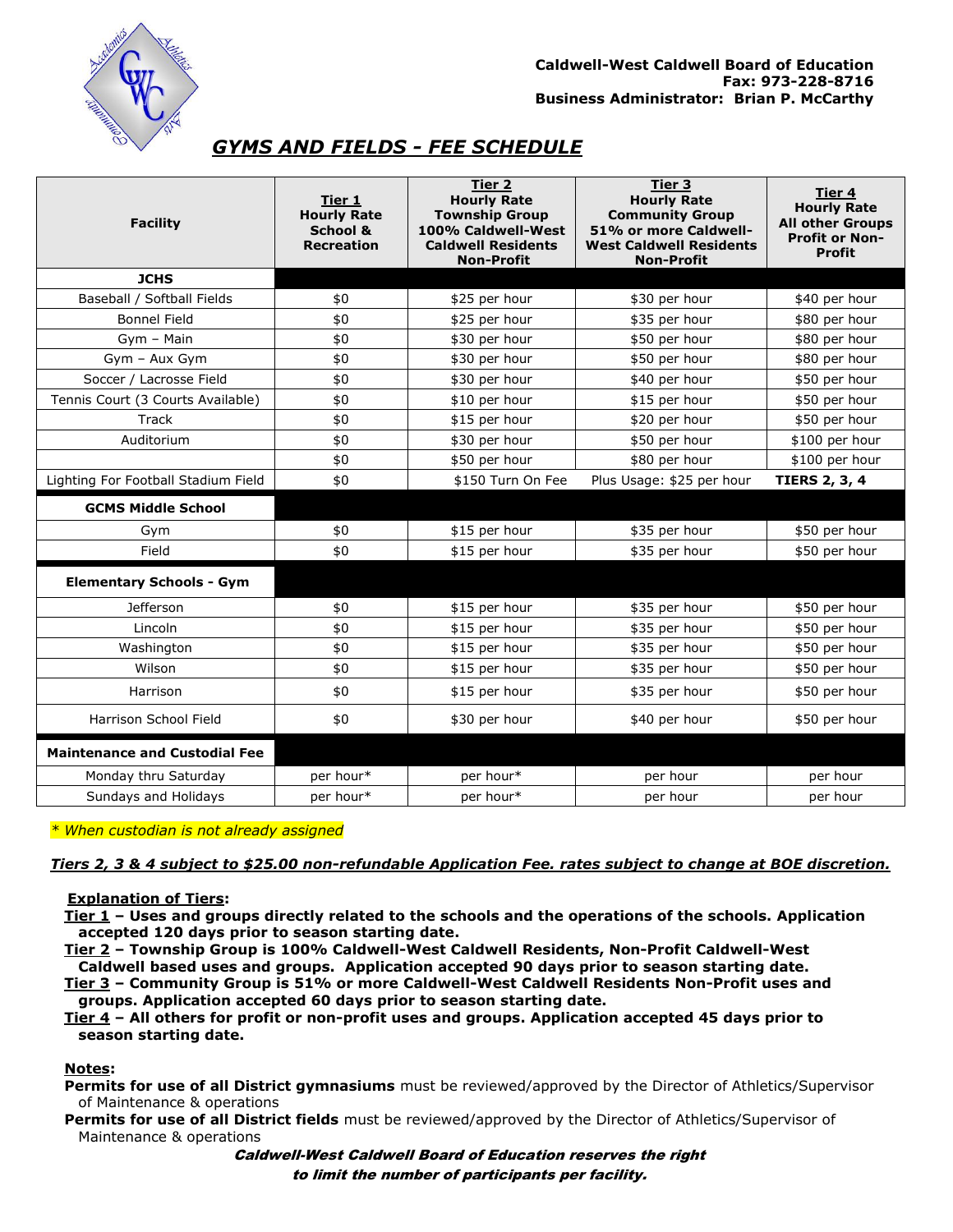

# *USE OF SCHOOL FACILITIES FEE SCHEDULE*

| <b>Facility</b>            | Tier 1<br><b>Hourly Rate</b><br>School &<br><b>Recreation</b> | Tier 2<br><b>Hourly Rate</b><br><b>Township Group</b><br>100% Caldwell-<br><b>West Caldwell</b><br><b>Residents</b><br><b>Non-Profit</b> | <u>Tier 3</u><br><b>Hourly Rate</b><br><b>Community Group</b><br>51% or more<br><b>Caldwell-West</b><br><b>Caldwell Residents</b><br><b>Caldwell-West</b><br><b>Caldwell Based</b><br><b>Non-Profit</b> | Tier 4<br><b>Hourly Rate</b><br><b>All other Groups</b><br><b>Profit or Non-</b><br><b>Profit</b> |
|----------------------------|---------------------------------------------------------------|------------------------------------------------------------------------------------------------------------------------------------------|---------------------------------------------------------------------------------------------------------------------------------------------------------------------------------------------------------|---------------------------------------------------------------------------------------------------|
| <b>JCHS High School</b>    |                                                               |                                                                                                                                          |                                                                                                                                                                                                         |                                                                                                   |
| Auditorium (Seating        | \$0                                                           | \$90 per hour                                                                                                                            | \$200 per hour                                                                                                                                                                                          | \$235 per hour                                                                                    |
| w/ Air Conditioning        | \$0                                                           | \$115 per hour                                                                                                                           | \$225 per hour                                                                                                                                                                                          | \$260 per hour                                                                                    |
| Cafeteria                  | \$0                                                           | \$40 per hour                                                                                                                            | \$45 per hour                                                                                                                                                                                           | \$55 per hour                                                                                     |
| Classroom                  | \$0                                                           | \$12 per hour                                                                                                                            | \$14 per hour                                                                                                                                                                                           | \$18 per hour                                                                                     |
| Library                    | \$0                                                           | \$40 per hour                                                                                                                            | \$50 per hour                                                                                                                                                                                           | \$65 per hour                                                                                     |
| <b>GCMS Middle School</b>  |                                                               |                                                                                                                                          |                                                                                                                                                                                                         |                                                                                                   |
| Auditorium (Seating        | \$0                                                           | \$80 per hour                                                                                                                            | \$90 per hour                                                                                                                                                                                           | \$120 per hour                                                                                    |
|                            | \$0                                                           | \$105 per hour                                                                                                                           | \$115 per hour                                                                                                                                                                                          | \$145 per hour                                                                                    |
| Cafeteria                  | \$0                                                           | \$40 per hour                                                                                                                            | \$45 per hour                                                                                                                                                                                           | \$55 per hour                                                                                     |
| Classroom                  | \$0                                                           | \$12 per hour                                                                                                                            | \$14 per hour                                                                                                                                                                                           | \$18 per hour                                                                                     |
| Library                    | \$0                                                           | \$40 per hour                                                                                                                            | \$50 per hour                                                                                                                                                                                           | \$65 per hour                                                                                     |
|                            |                                                               |                                                                                                                                          |                                                                                                                                                                                                         |                                                                                                   |
| <b>Caldwell Elementary</b> |                                                               |                                                                                                                                          |                                                                                                                                                                                                         |                                                                                                   |
| Classroom                  | \$0                                                           | \$12 per hour                                                                                                                            | \$14 per hour                                                                                                                                                                                           | \$18 per hour                                                                                     |
| Multi-Purpose Room         | \$0                                                           | \$30 per hour                                                                                                                            | \$35 per hour                                                                                                                                                                                           | \$47 per hour                                                                                     |
| <b>District Education</b>  |                                                               |                                                                                                                                          |                                                                                                                                                                                                         |                                                                                                   |
| Board Conference Room      | \$0                                                           | \$30 per hour                                                                                                                            | \$35 per hour                                                                                                                                                                                           | \$45 per hour                                                                                     |
| <b>Additional Fees -</b>   |                                                               |                                                                                                                                          |                                                                                                                                                                                                         |                                                                                                   |
| <b>Maintenance and</b>     |                                                               |                                                                                                                                          |                                                                                                                                                                                                         |                                                                                                   |
| Monday - Friday            | \$0 per hour *                                                | \$40 per hour *                                                                                                                          | \$46 per hour                                                                                                                                                                                           | \$46 per hour                                                                                     |
| Saturday Sundays           | \$75 per hour *                                               | \$100 per hour *                                                                                                                         | \$125 per hour                                                                                                                                                                                          | \$150 per hour                                                                                    |
| Stage Manager              | \$75 per hour                                                 | \$75 per hour                                                                                                                            | \$75 per hour                                                                                                                                                                                           | \$75 per hour                                                                                     |
| <b>Student Stage Crew</b>  | \$10 per hour                                                 | \$10 per hour                                                                                                                            | \$10 per hour                                                                                                                                                                                           | \$10 per hour                                                                                     |

 *\* When custodian is not already assigned.*

**Tiers 2, 3 & 4 are subject to a \$25.00 non-refundable Application Fee.** Rates subject to change at BOE discretion.

#### **Explanation of the Tiers:**

**Tier 1 – Uses and groups directly related to the schools and the operations of the schools. Application accepted 120 days prior to season starting date.**

**Tier 2 – Township Group is 100% Caldwell-West Caldwell Residents, Non-Profit Caldwell-West Caldwell based uses and groups.**

**Application accepted 90 days prior to season starting date.**

**Tier 3 – Community Group is 51% or more Caldwell-West Caldwell Residents Non-Profit Caldwell-West Caldwell based for profit** 

**uses and groups. Application accepted 60 days prior to season starting date.**

**Tier 4 – All others for profit or non-profit uses and groups.** 

**Application accepted 45 days prior to season starting date.**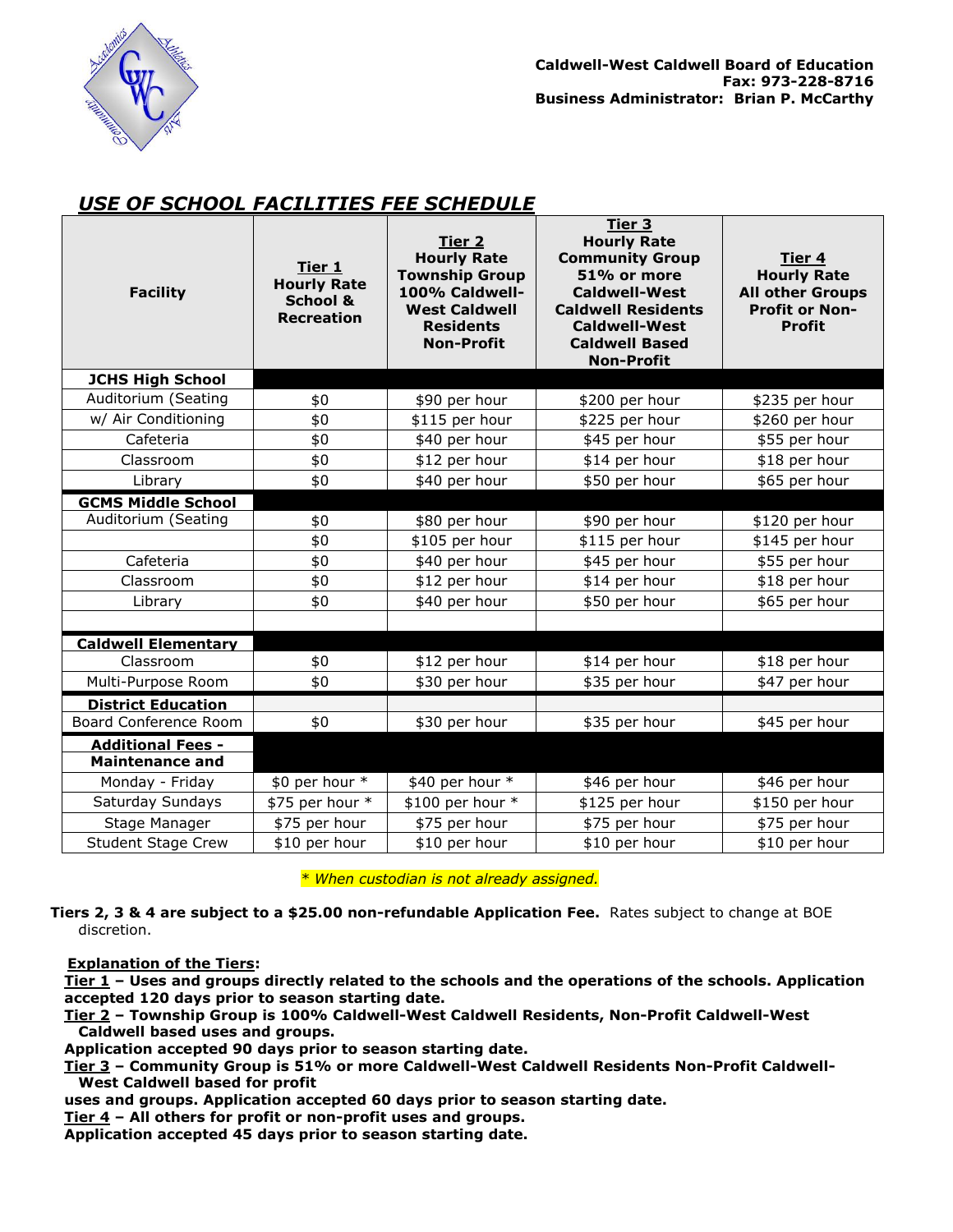

# **CALDWELL-WEST CALDWELL BOARD OF EDUCATION USE OF SCHOOL FACILITIES GENERAL REGULATIONS**

- 1. This permit is subject to cancellation if the facility is required for school activities and/or if deemed necessary by the Board of Education for any reason.
- 2. Permits for the use of school facilities shall be issued through, Deborah Muscara, Interim Business Administrator.
- 3. If facilities are not required after a permit has been issued, the reservation should be canceled promptly with the Chris Marcell, Supervisor of Maintenance & Operations.
- 4. The school facilities will not be available for community use when heavy maintenance and repair programs are functioning.
- 5. Parties granted permits assume responsibility for any damage or loss of property that may occur during their occupancy.
- 6. Parties granted permits must comply with applicable local, state and federal laws and regulations.
- 7. A sponsor for the organization, whose name must be provided to the custodian when the building is opened for use, must be present during use.
- 8. Unlighted fields will close at sundown.
- 10. No keys shall be issued to any organization.

# 11. **SMOKING IS PROHIBITED ON SCHOOL PROPERTY AT ALL TIMES**.

# 12. **ABSOLUTELY NO ALCOHOLIC BEVERAGES ARE PERMITTED ON SCHOOL PROPERTY**.

- 13. Permit does not allow the use of any furniture, machine, sports equipment, school supplies, apparatus or tools other than in the room or rooms rented, unless advance arrangements are made.
- 14. Permit does not include services of custodian unless personnel services are paid for in addition to the rental fee. If custodial services are required when personnel fees are not mandated, special arrangements must be made in advance.
- 16. Fees do not include the lining of fields.
- 17. No pesticides, herbicides, weed killer or any other substance may be added to the paint lining.
- 18. No refreshments shall be sold without permission of Director of Athletics.
- 19. All fees including those assessed for special services are payable by cash or check to the Caldwell-West Caldwell Board of Education and will be received by the Interim Business Administrator Ms. Deborah Muscara.
- 20. In connection with the use of school facilities, police and fire personnel must be arranged for and paid by the leasee when required for the proper protection of the building and grounds.